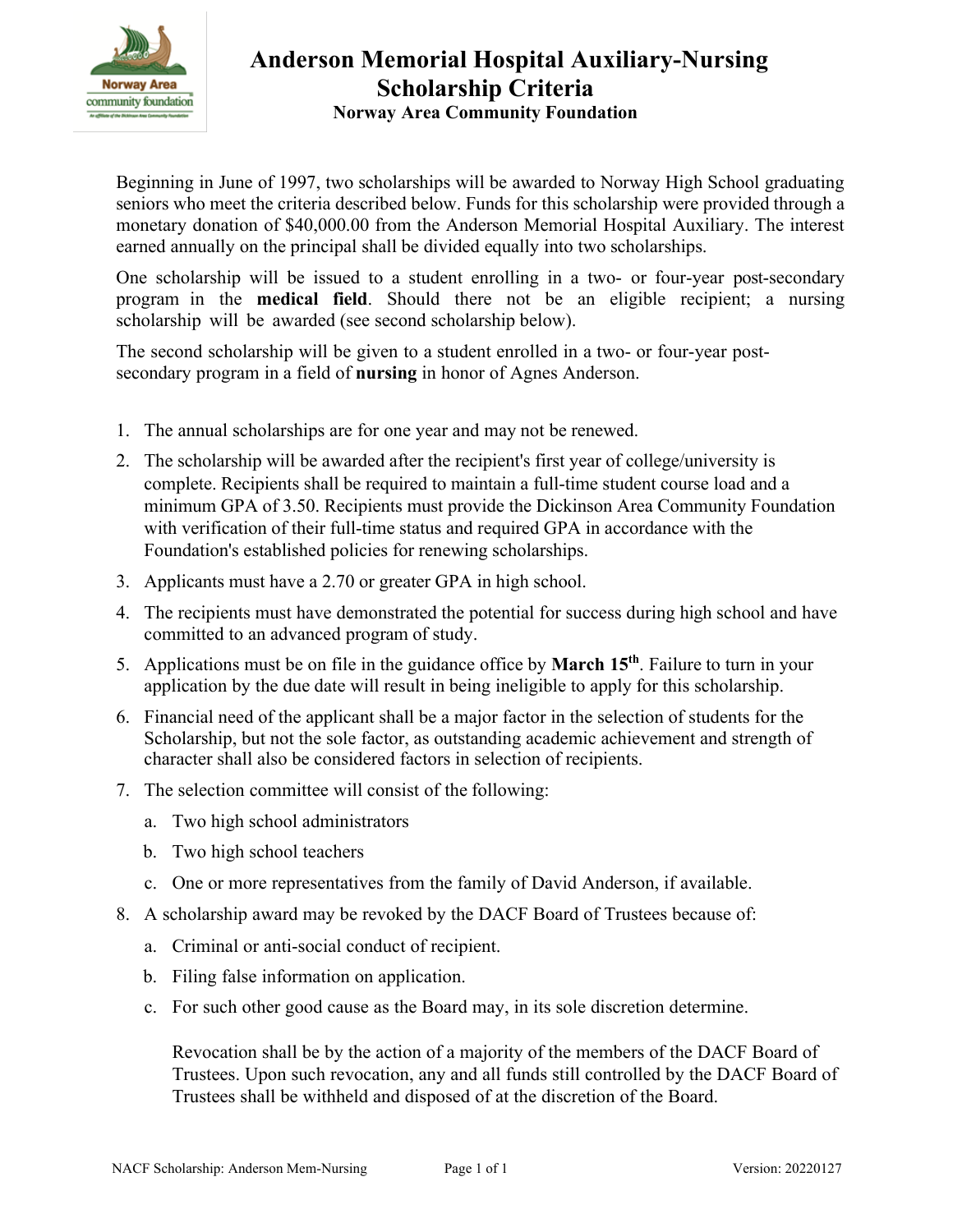

# *Anderson Memorial Hospital-Auxiliary Nursing Scholarship*

**Norway Area Community Foundation Completed applications must be submitted by March 15th** 

| <b>Date</b>                    |                   |
|--------------------------------|-------------------|
| <b>Full Name</b>               |                   |
| <b>Street Address</b>          |                   |
| <b>City ST ZIP Code</b>        |                   |
| <b>Home &amp; Cell Phone</b>   |                   |
| <b>E-Mail (Required)</b>       |                   |
| <b>High School Attended</b>    |                   |
| <b>GPA</b>                     |                   |
| <b>Class Rank</b>              | <b>ACT Score:</b> |
| <b>Leadership Experiences:</b> |                   |
|                                |                   |
|                                |                   |
| <b>Services to school:</b>     |                   |
|                                |                   |
| <b>Services to community:</b>  |                   |
|                                |                   |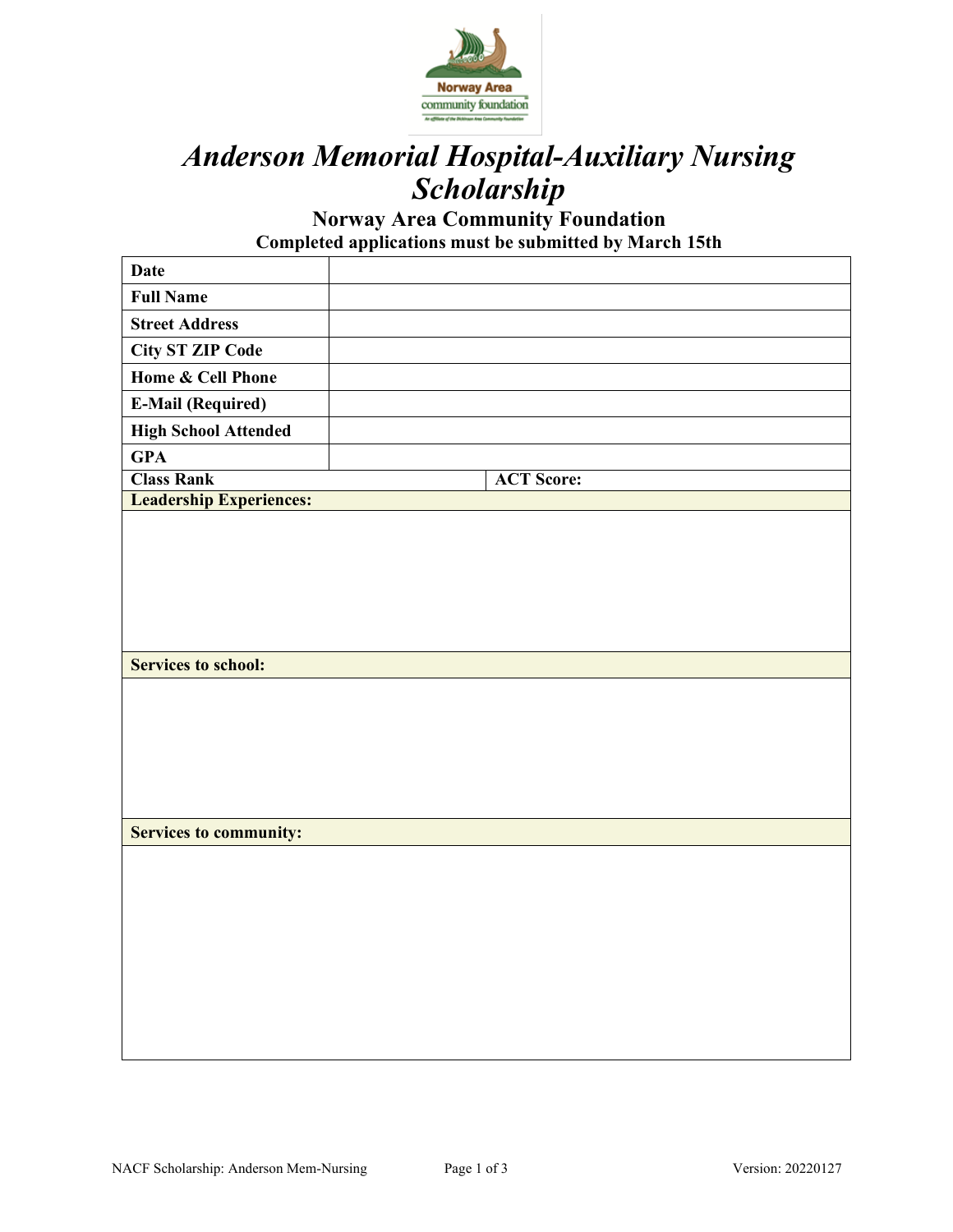

|  | Career goals after college: |  |
|--|-----------------------------|--|
|  |                             |  |

|  | Did you work during the school year? No |  |
|--|-----------------------------------------|--|
|  |                                         |  |

If yes, how many hours/week?

**Name of college or university you plan to attend:**

**Have you applied for admission?**

**Have you been accepted?**

**Intended field of study:**

**Have you applied for other scholarships?**

**Have you been granted a scholarship? If so, name of scholarship & amount:**

#### **Please include the following with the application:**

1. Copy of high school transcripts

#### **Application Deadline**

All applications need to be submitted to the guidance counselor's office **by March 15th.**

#### **Agreement and Signature**

By submitting this application, I affirm that the facts set forth in it are true and complete. I understand any false statements, omissions, or other misrepresentations made by me on this application may result in rejection of this application.

| Name (printed)                                      |  |  |
|-----------------------------------------------------|--|--|
| Signature                                           |  |  |
| Date                                                |  |  |
| <b>Parent Application Form</b>                      |  |  |
| Name of parent or guardian completing this<br>form: |  |  |
| Home address:                                       |  |  |
| Phone:                                              |  |  |
| Email:                                              |  |  |